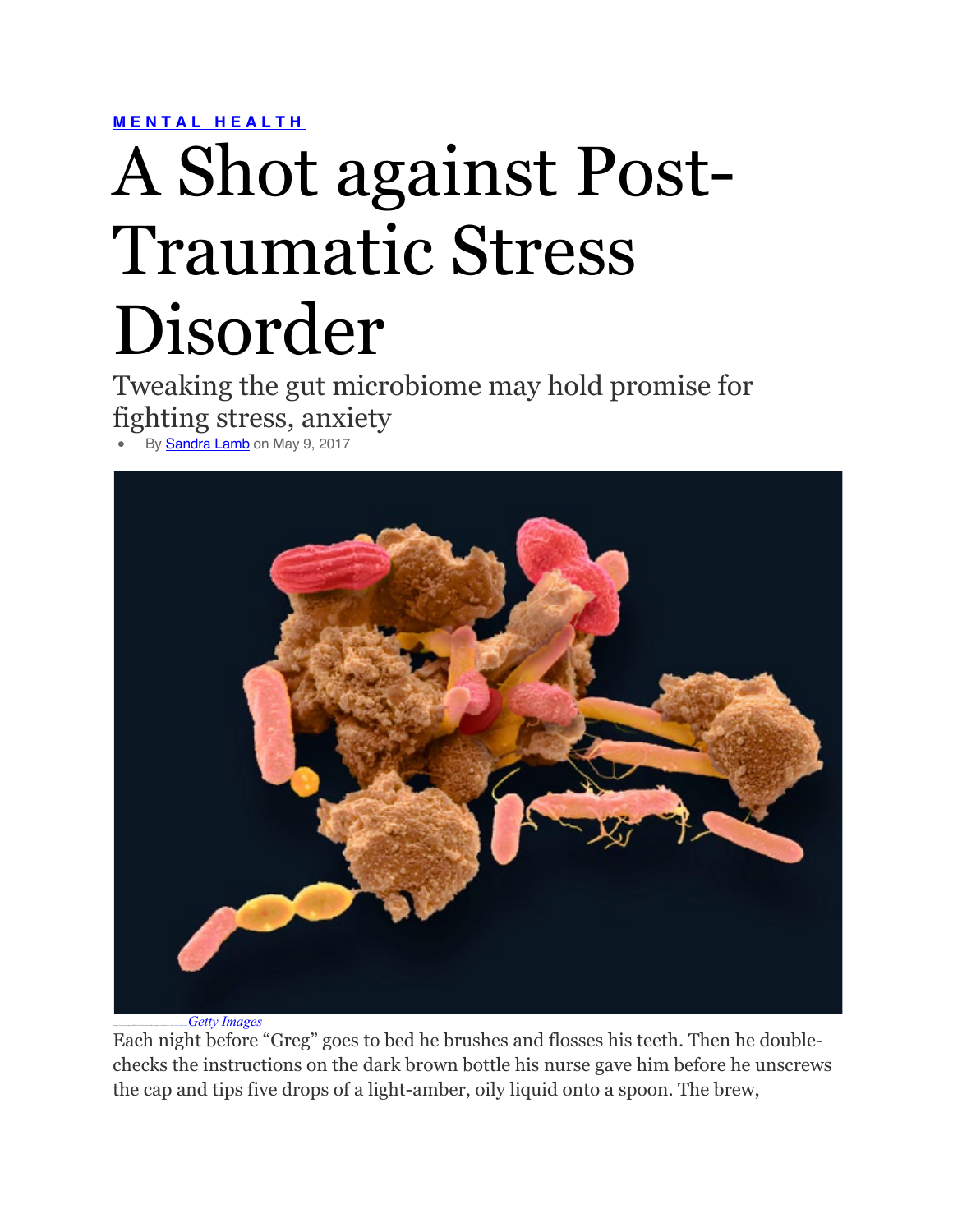glistening from the light of the bathroom fixture, is tasteless and has no odor he can detect. But it's chock-full of bacteria.

He sloshes the substance around in his mouth and swallows.

Greg hopes that while he sleeps the foreign microbes will wage war with other organisms in his gut, changing that environment to ultimately help him manage some of the post-traumatic stress disorder (PTSD) symptoms that cloud his mind and riddle his days and nights with nightmares, flashbacks, thoughts of suicide and irrational responses to stressful events. The bacteria he is swallowing, his doctors tell him, "may help reduce symptoms of stress." Each drop of Greg's brew is filled with millions of *Lactobacillus reuteri*, a bacterium isolated and derived from human breast milk**.** The Denver VA Hospital orders the substance and prescribes it as part of a PTSD clinical trial involving 40 veterans who either receive the bacteria or a placebo mix of sunflower oil and other inactive substances. (The bacterium is also currently used to treat a dental condition called chronic periodontitis because it has been shown to help fight inflammation.)

Altering the immune system to help build resilience to stressful events is a roundabout way to fight PTSD. But despite the massive burden of this disorder, there are few treatments for many of its crushing symptoms. Of the more than two million troops deployed in U.S. military conflicts worldwide, an estimated 11 to 23 percent have sustained some level of either traumatic brain injury (TBI) or PTSD. Greg, whose name has been changed in this article to protect his identity, is among them. He served in Operation Iraqi Freedom and was injured when the vehicle he was in detonated a roadside improvised explosive device—killing several of his comrades and leaving him with a badly wounded leg, a traumatic brain injury and the constellation of symptoms that comprise PTSD.

With few options available after he tried a variety of mental health therapies, last year he and 39 other veteran volunteers—all suffering from PTSD and being treated at the Rocky Mountain MIRECC for Veteran Suicide Prevention center in Denver volunteered to be part of an early clinical trial to determine if *L. reuteri* can reduce their physiological and psychological responses to stressful situations. The roughly \$200,000 trial is funded by the Department of Veterans Affairs and aimed at evaluating the feasibility, acceptability, tolerability and safety measures for the possible use of the bacterium to treat PTSD.

## **GUT REACTION**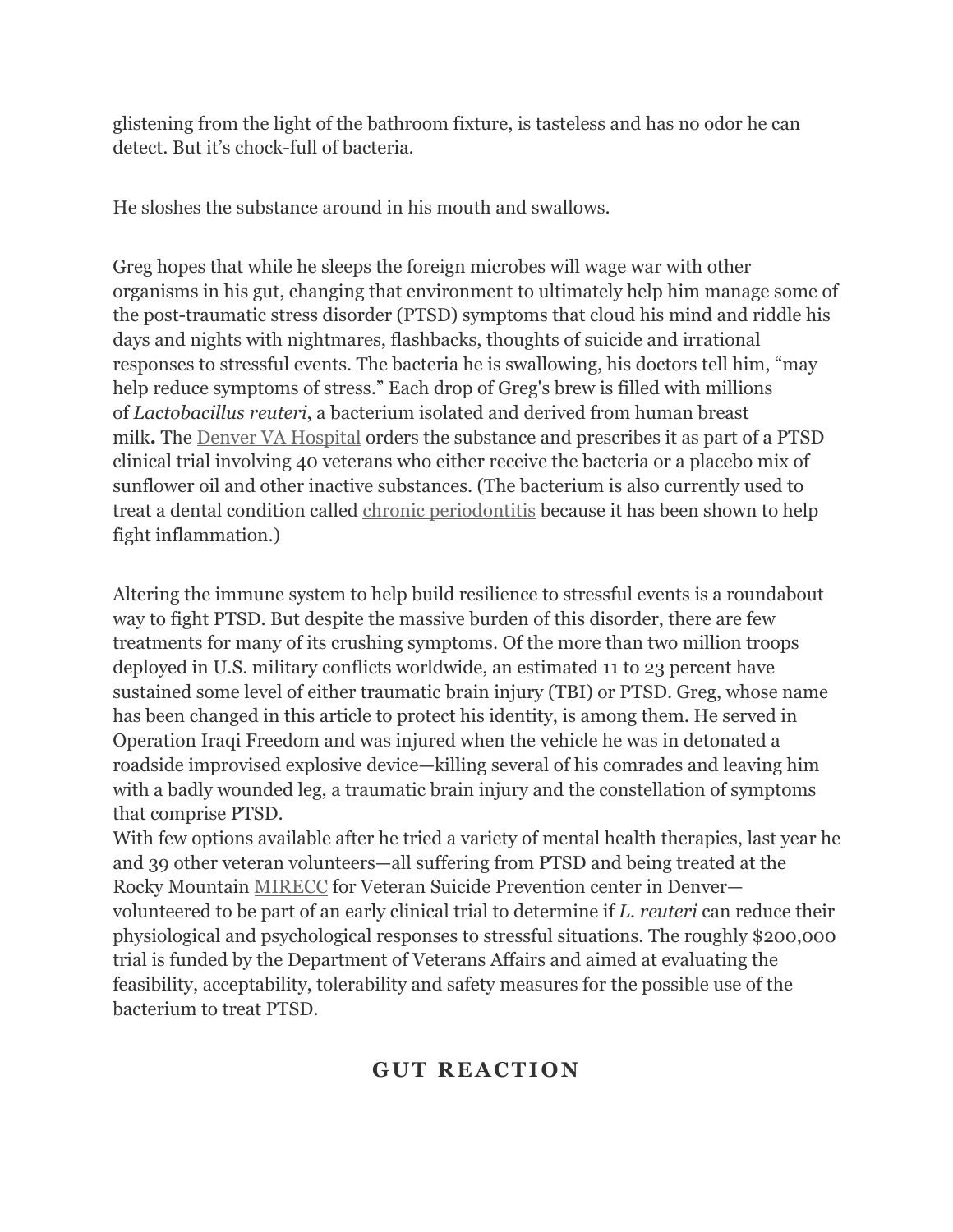The bacterium was chosen after earlier animal trials suggested it produced anxietyfighting responses. Last year a team of researchers at the University of Colorado Boulder found that injecting beneficial bacteria into mice helped them become more resilient to the stress of residing with much larger, aggressive mice. In that study the scientists injected healthy mice with a heat-killed preparation of *Mycobacterium vaccae*—which, like *L. reuteri*, acts like a drug, modulating the mouse's immune system. (The two microbes are cousins and share a common ancestor.) The injected mice exhibited less anxiety or fearlike behaviors, and behaved more proactively around their aggressors than did those in a control group, which had to make do without the shots.

The vaccinated mice's amplified calm made sense biochemically: The researchers discovered that the gut-altered mice also had more Tph2, an enzyme involved in the biosynthesis of the calming neurotransmitter serotonin, in the brain. The bacterial brew provided another benefit in the gut as well: Biopsies showed the injected mice were 50 percent less likely to suffer stress-induced colitis, as measured by cellular damage to the colon; and they had less system-wide inflammation. That study was hailed as a major breakthrough and named among the top 10 advancements and breakthroughs of 2016 by the nation's leading nongovernmental funder of mental health research, the Brain and Behavior Research Foundation. "There is a growing recognition that the microbiome can impact health in general and, more specifically, mental health," clinician Jeffrey Borenstein, the organization's president, said in a statement about the research. The mouse work "can potentially be a game changer in our understanding of this, and ultimately lead to new treatments," he added. "Our study in *PNAS* showed we can prevent a PTSD-like syndrome in mice," says Christopher Lowry, a professor in the Department of Integrative Physiology at C.U.–Boulder, who headed up the study on mice that demonstrated *M. vaccae's* effects on stress resilience. Lowry's results were also consistent with earlier evidence about the powers of *M. vaccae* bacteria: Previous work established that *M. vaccae* increases serotonin in the prefrontal cortex, an area of the brain that modulates anxiety. (The researchers are not using *M. vaccae* in humans because it is not yet approved for human use whereas *L. reuteri* works along the same immune-regulating pathway and could be tapped without needing further regulatory approvals.)

## **ANSWERS FROM POOP**

The human trials with *L. reuteri* began in August 2016 at the Denver VA Hospital, headed up by Lowry and Lisa Brenner, a psychiatry professor at the University of Colorado Denver School of Medicine. In addition to asking veterans to down a daily allotment of bacteria or placebo—the volunteers are unaware of which substance they are taking—each participant has been asked to keep a diary of gastrointestinal symptoms for about two weeks, and submit to stool tests. Participants then return for